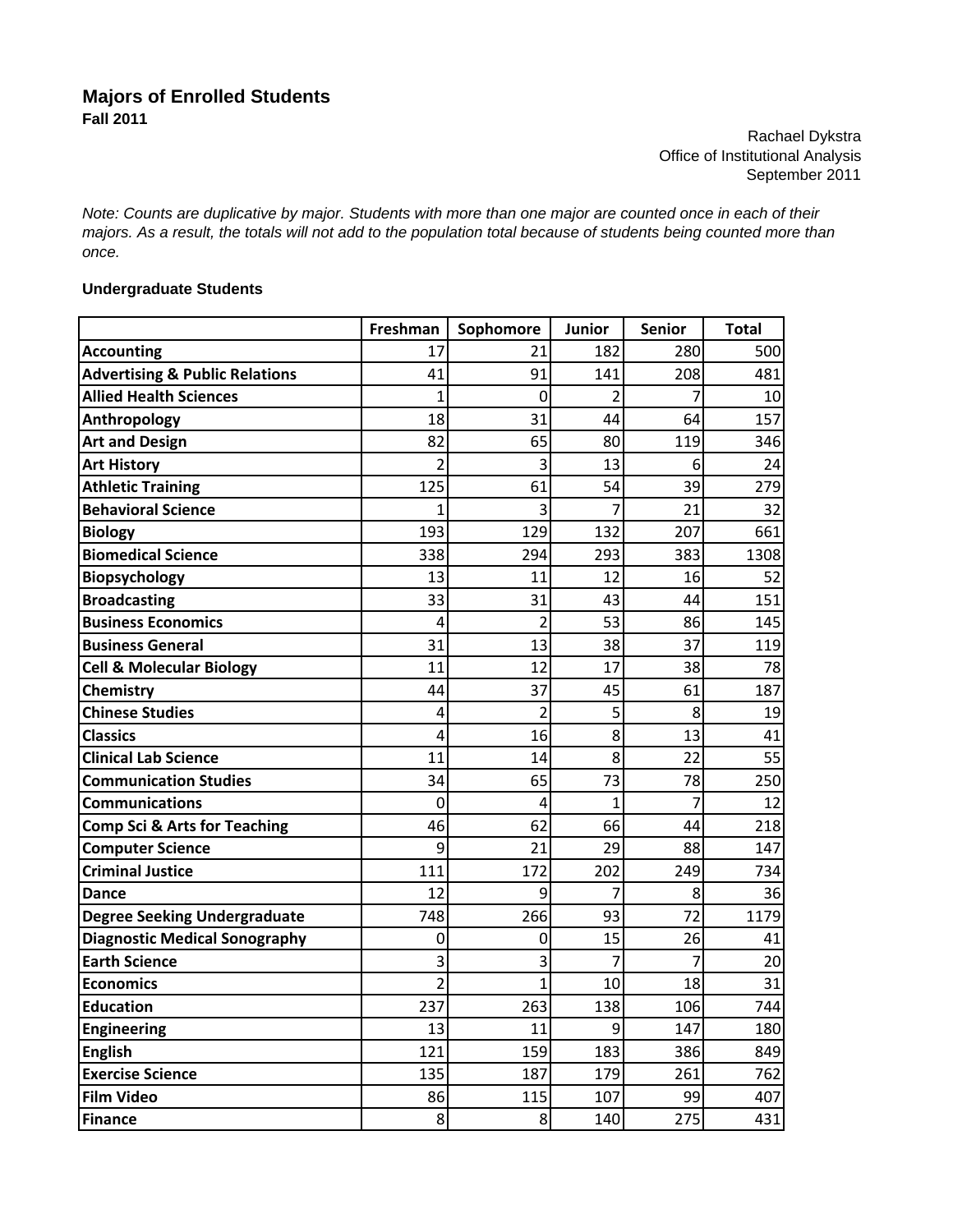|                                       | Freshman       | Sophomore      | <b>Junior</b> | <b>Senior</b>  | <b>Total</b> |
|---------------------------------------|----------------|----------------|---------------|----------------|--------------|
| <b>French</b>                         | 5              | 10             | 12            | 20             | 47           |
| Geography                             | 3              | 8              | 18            | 26             | 55           |
| Geology                               | 5              | 21             | 17            | 32             | 75           |
| <b>Geology-Chemistry</b>              | 1              | 1              | 2             | 0              | 4            |
| German                                | 3              | $\overline{4}$ | 8             | 19             | 34           |
| <b>Group Science</b>                  | 0              | $\overline{0}$ | 0             | 1              | $\mathbf{1}$ |
| <b>Group Social Studies</b>           | 25             | 70             | 101           | 261            | 457          |
| <b>Health Communication</b>           | 6              | 17             | 41            | 39             | 103          |
| <b>Health Professions</b>             | 122            | 152            | 192           | 337            | 803          |
| <b>Health Science</b>                 | 0              | 0              | 1             | 10             | 11           |
| <b>History</b>                        | 38             | 51             | 70            | 112            | 271          |
| <b>Hospitality Tourism Management</b> | 37             | 112            | 139           | 199            | 487          |
| <b>Information Systems</b>            | 2              | 3              | 13            | 85             | 103          |
| <b>Integrated Science</b>             | 16             | 23             | 34            | 101            | 174          |
| <b>International Business</b>         | 14             | 5              | 42            | 61             | 122          |
| <b>International Relations</b>        | 24             | 25             | 53            | 70             | 172          |
| Journalism                            | 32             | 20             | 36            | 21             | 109          |
| <b>Legal Studies</b>                  | 17             | 31             | 23            | 45             | 116          |
| <b>Liberal Studies</b>                | 7              | 28             | 73            | 128            | 236          |
| <b>Management</b>                     | 7              | 7              | 111           | 268            | 393          |
| <b>Marketing</b>                      | 18             | 5              | 115           | 252            | 390          |
| <b>Mathematics</b>                    | 84             | 99             | 111           | 243            | 537          |
| <b>Medical Laboratory Science</b>     | 1              | 0              | 8             | 14             | 23           |
| <b>Music</b>                          | 24             | 40             | 42            | 78             | 184          |
| <b>Natural Resources Mgmt</b>         | 15             | 40             | 47            | 89             | 191          |
| <b>Non Degree Undergraduate</b>       | 104            | 5              | 1             | $\overline{2}$ | 112          |
| <b>Nursing</b>                        | 11             | 47             | 50            | 297            | 405          |
| <b>Nursing (pre-admit)</b>            | 321            | 236            | 197           | 144            | 898          |
| <b>Occupational Safety/Health Mgt</b> | 5              |                | 19            | 27             | 58           |
| Philosophy                            | 8              | 12             | 31            | 40             | 91           |
| Photography                           | 26             | 31             | 33            | 53             | 143          |
| <b>Physical Education</b>             | 31             | 60             | 87            | 155            | 333          |
| <b>Physics</b>                        | 11             | 16             | 14            | 22             | 63           |
| <b>Political Science</b>              | 48             | 45             | 64            | 84             | 241          |
| <b>Pre-Business</b>                   | 366            | 488            | 239           | 52             | 1145         |
| <b>Pre-Clinical Lab Science</b>       | 4              | $\overline{4}$ | 5             | 3              | 16           |
| <b>Pre-Computer Science</b>           | 63             | 51             | 33            | 11             | 158          |
| <b>Pre-Economics</b>                  | $\mathbf{1}$   | 5              | 3             | $\mathbf 0$    | 9            |
| <b>Pre-Engineering</b>                | 227            | 130            | 92            | 60             | 509          |
| <b>Pre-Health Science</b>             | 4              | $\overline{4}$ | $\mathbf 0$   | $\overline{1}$ | 9            |
| <b>Pre-Information Systems</b>        | 25             | 38             | 38            | 32             | 133          |
| <b>Pre-Med Img/Radiation Sci</b>      | 92             | 100            | 59            | 19             | 270          |
| <b>Pre-Med Tech</b>                   | 242            | 90             | 40            | 8              | 380          |
| <b>Pre-Physical Therapy</b>           | $\mathbf 0$    | $\overline{0}$ | 2             | 8              | 10           |
| Psychology                            | 207            | 243            | 333           | 410            | 1193         |
| <b>Public Administration</b>          | $\overline{7}$ | 18             | 56            | 87             | 168          |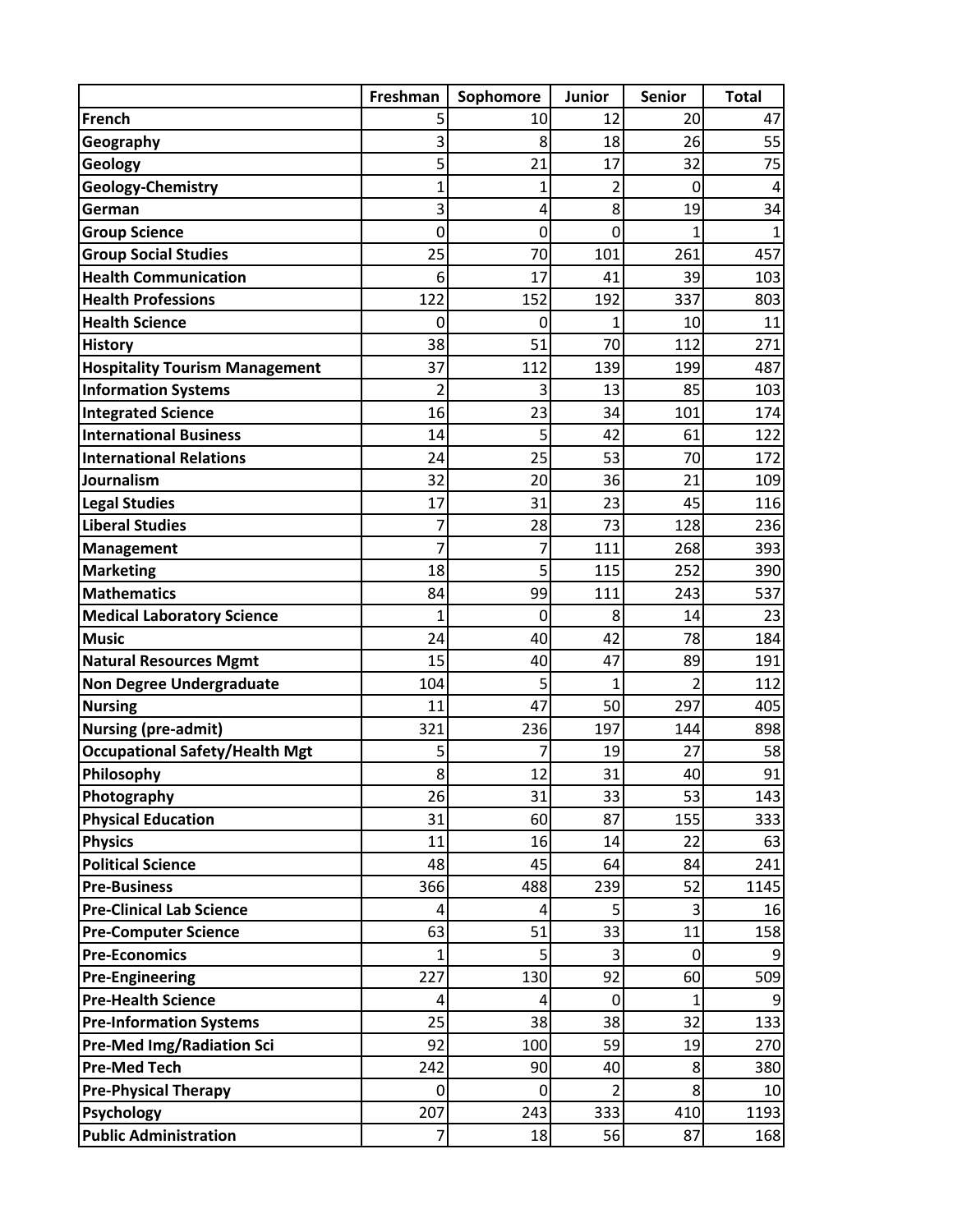|                                          | Freshman | Sophomore       | <b>Junior</b> | <b>Senior</b> | <b>Total</b> |
|------------------------------------------|----------|-----------------|---------------|---------------|--------------|
| <b>Radiation Therapy</b>                 |          |                 | 3             | 31            | 35           |
| <b>Radiologic &amp; Imaging Sciences</b> | 0        |                 |               |               |              |
| <b>Russian Studies</b>                   |          |                 | 5             | 16            | 22           |
| <b>Social Work</b>                       | 54       | 97              | 143           | 117           | 411          |
| Sociology                                | 8        | 19              | 41            | 53            | 121          |
| <b>Spanish</b>                           | 24       | 39              | 71            | 133           | 267          |
| <b>Special Education</b>                 | 41       | 64              | 71            | 181           | 357          |
| <b>Statistics</b>                        | 5        | 15 <sub>l</sub> | 13            | 42            | 75           |
| <b>Supply Chain Management</b>           |          | า               | 11            | 30            | 44           |
| <b>Theatre</b>                           | 8        | 11              | 14            | 15            | 48           |
| <b>Therapeutic Recreation</b>            | 12       | 22              | 37            | 61            | 132          |
| <b>Women and Gender Studies</b>          | 1        | 8               | 9             | 23            | 41           |
| <b>Writing</b>                           | 27       | 47              | 72            | 83            | 229          |

## **Graduate Students**

|                                     | <b>Masters</b> | <b>Doctorate</b> |
|-------------------------------------|----------------|------------------|
| <b>Accounting</b>                   | 94             | 0                |
| <b>Biology</b>                      | 25             | 0                |
| <b>Biomedical Science</b>           | 16             | 0                |
| <b>Biostatistics</b>                | 34             | 0                |
| <b>Business General</b>             | 223            | 0                |
| <b>Cell &amp; Molecular Biology</b> | 29             | 0                |
| <b>Communications</b>               | 53             | 0                |
| <b>Computer Information Systems</b> | 68             | 0                |
| <b>Criminal Justice</b>             | 25             | 0                |
| <b>Educational Leadership</b>       | 279            | 0                |
| <b>Educational Technology</b>       | 22             | 0                |
| <b>Engineering</b>                  | 47             | 0                |
| <b>English</b>                      | 24             | 0                |
| <b>General Education</b>            | 328            | 0                |
| <b>Health Administration</b>        | 47             | 0                |
| <b>Higher Education</b>             | 111            | 0                |
| <b>Instruction &amp; Curriculum</b> | 238            | 0                |
| Leadership                          | 34             | 0                |
| <b>Literacy Studies</b>             | 87             | 0                |
| <b>Medical &amp; Bioinformatics</b> | 4              | 0                |
| <b>Non Degree Graduate</b>          | 326            | 0                |
| <b>Nonprofit Leadership</b>         | 4              | ი                |
| <b>Nursing</b>                      | 13             | 52               |
| <b>Nursing (pre-admit)</b>          | 1              | 0                |
| <b>Occupational Therapy</b>         | 88             | 0                |
| <b>Physical Therapy</b>             | 0              | 135              |